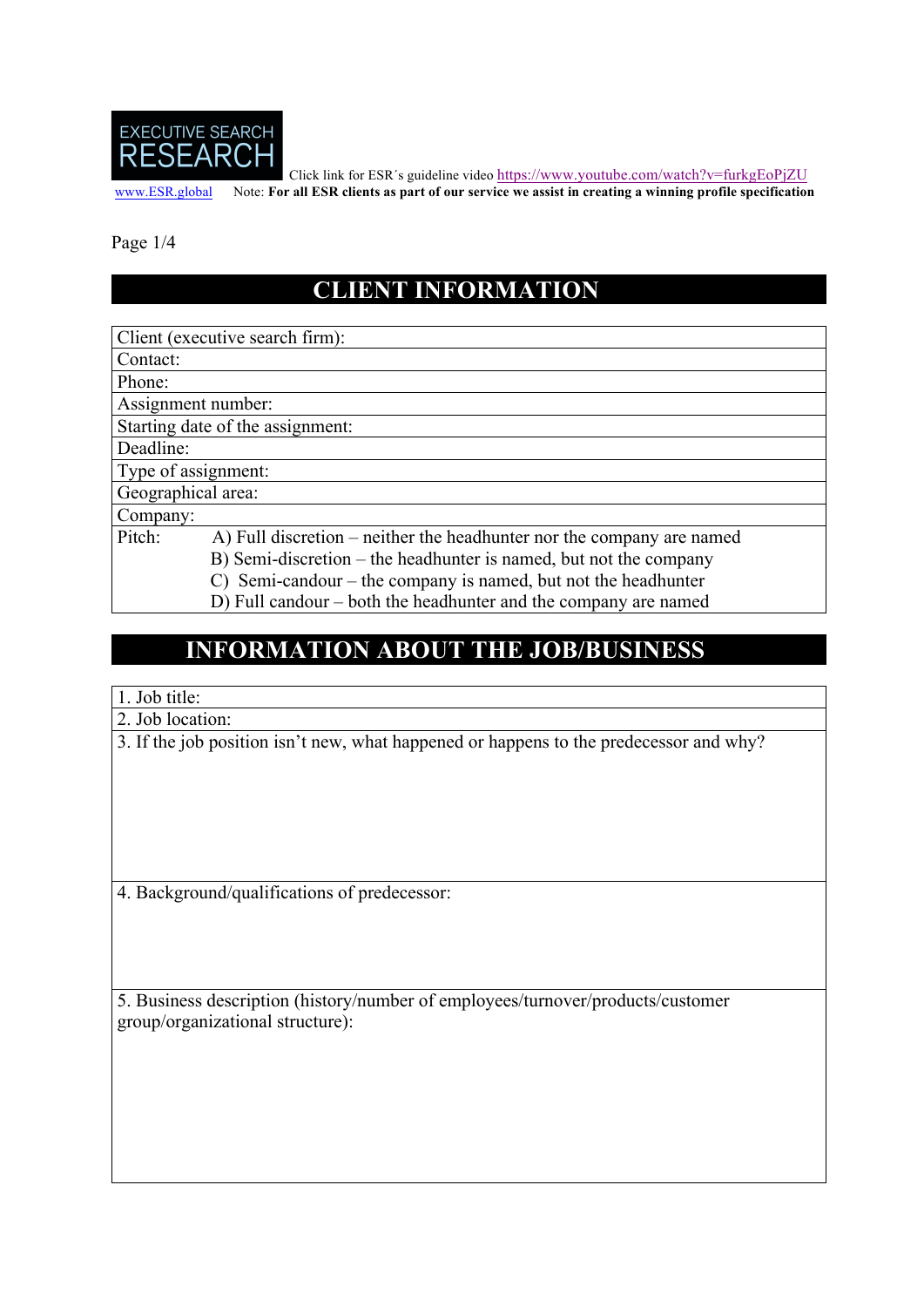6. Corporate culture:

7. Background and age of job associates:

8. The job's sphere of responsibility:

9. Job objectives (objectives expected to be met within a certain time

10. Reporting (to/from the job):

11. Personnel responsibility of the job:

12. Requisite travel (days per year):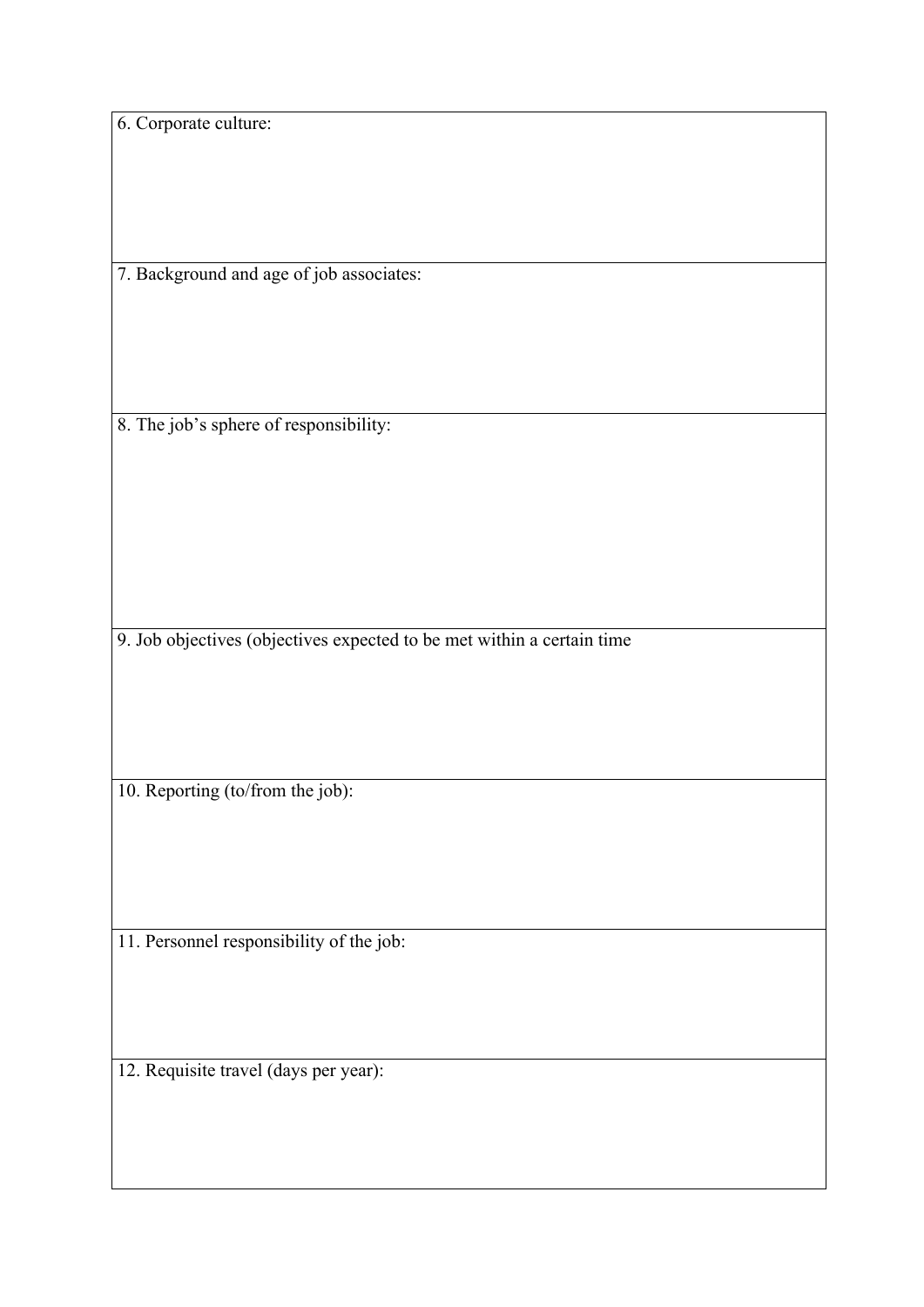13. Terms (wage level):

14. Positive aspects of the job, i.e., why should candidates be interested?:

## **PROFILE INFORMATION**

15. Occupational background of the ideal candidate (stress mandatory requirements):

16. Education:

17. Personality:

18. Language requirements:

19. Other factors: